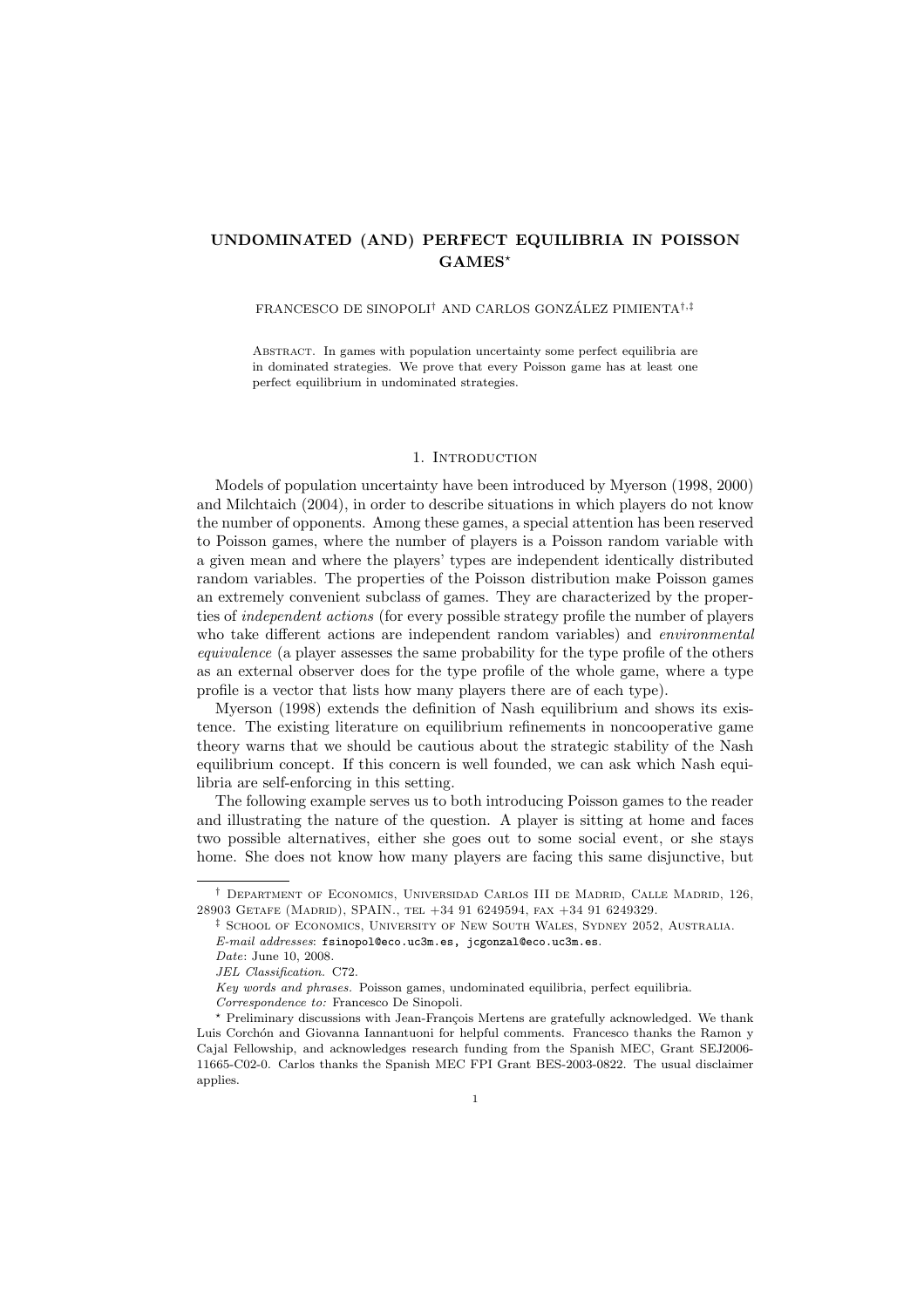she knows that this number is a Poisson random variable with parameter  $n$ . If she goes out and meets somebody she receives a payoff equal to 1. If she meets nobody or decides to stay home, she gets a payoff equal to 0. Every player faces this same two options and has the same preferences.

The strategy "everybody stays home" is a Nash equilibrium of the described game. However, we cannot consider it a good equilibrium since players use a dominated strategy. It is not difficult to come up with similar examples with patently implausible Nash equilibria.<sup>1</sup>

Recall that in conventional normal form games (from now on just normal form games), a modest refinement like perfection only selects undominated strategies. This is the case in the previous example. However, in Poisson games this is not true in general. We can go further, straightforward extensions of proper and strictly perfect equilibrium may select dominated strategies as well and, in addition, not every Poisson game has a strictly perfect equilibrium.

On the other hand, as it happens in normal form games, not every undominated equilibrium is perfect. The same arguments that in normal form games suggest that we should dispose of some of the undominated equilibria that are not perfect are valid here. The difference being that, as argued above, some perfect equilibria may be dominated.

We define undominated perfect equilibria for Poisson games as strategy combinations that are limits of sequences of undominated equilibria of perturbed Poisson games. We prove that every Poisson game has at least one undominated perfect equilibrium and that the set of undominated perfect equilibria is exactly the set of perfect equilibria which are also undominated.

Our analysis is focused on Poisson games. However, we must point out that none of the implications that we derive relies on the specific shape of the Poisson distribution. They are a consequence of a symmetry assumption that is embodied in the description of games of population uncertainty. Poisson games are taken as a reference because, together with their comparative computational simplicity, they are the most used subclass within this type of games.

This paper is organized as follows: In the next section we formally define Poisson games, strategies and Nash equilibria. We closely follow the description of Poisson games made by Myerson (1998). The third section is devoted to examine the properties of undominated strategies in Poisson games, where we show that there exist important asymmetries with respect to normal form games. The fourth section studies the perfect equilibrium concept and some of its possible variations. We define the concept of undominated perfect equilibrium for Poisson games in Section 5, where some of its properties are also proved.

#### 2. Preliminaries

Recall that a Poisson random variable is a discrete probability distribution characterized by only one parameter that coincides with the mean of the distribution. The probability that a Poisson random variable with mean  $n$  takes the value  $k$ , being  $k$  a nonnegative integer, is

$$
f(k; n) = e^{-n} \frac{n^k}{k!}.
$$

<sup>1</sup>For instance, Myerson (2002), analyzing voting contexts, considers only Nash equilibria in which weakly dominated actions have been eliminated for all the types.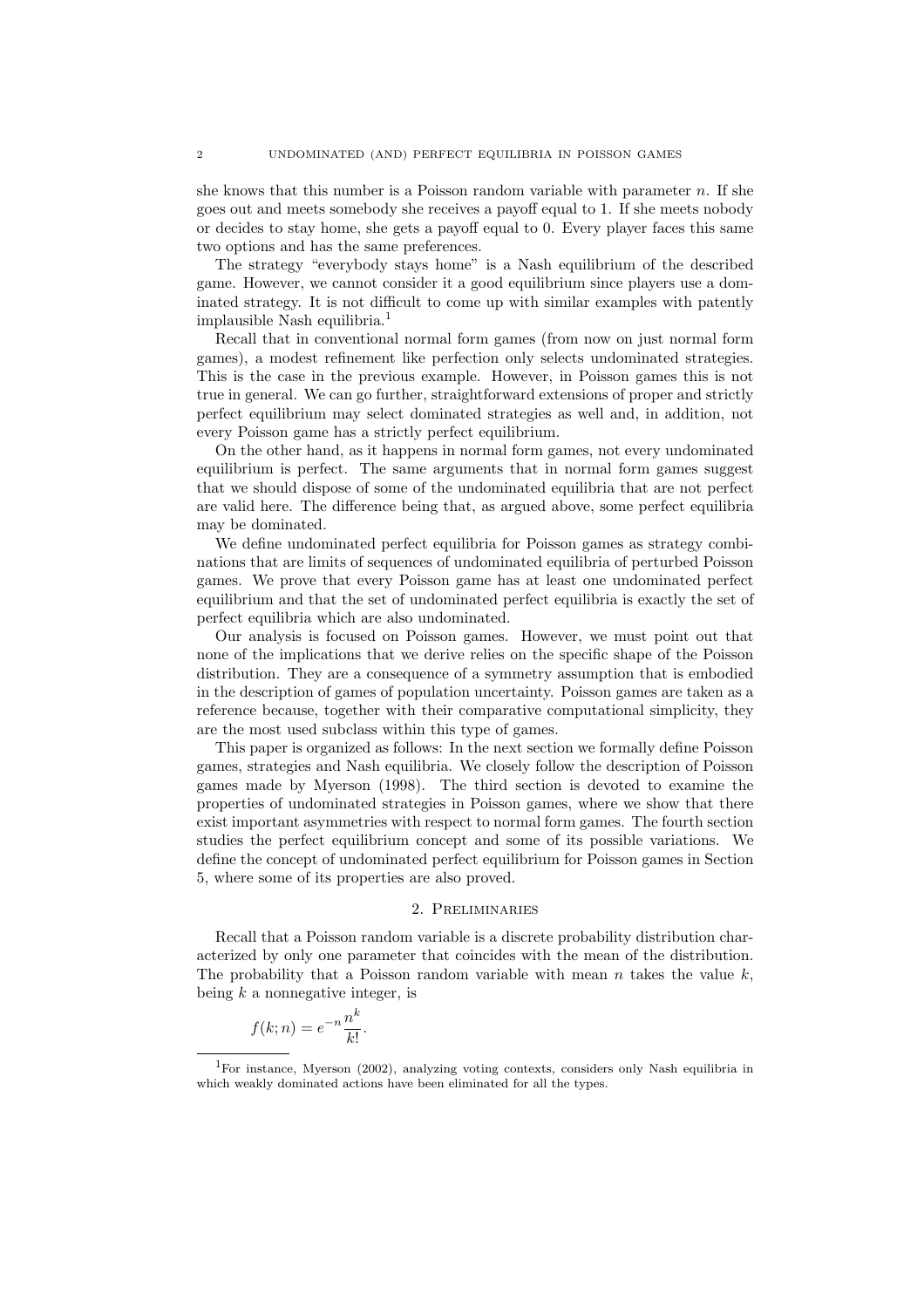A Poisson game  $\Gamma$  is a five-tuple  $(n, T, r, C, u)$ . The number of players in the game is a Poisson random variable with parameter  $n > 0$ . The set T represents the set of possible types of players, we assume it to be a nonempty finite set.

As usual, if A is a finite set,  $\Delta(A)$  represents the set of probability distributions over A. Given the event that a player is in the game, she is of type  $t \in T$  with probability  $r(t)$ . This information is contained in the vector  $r \in \Delta(T)$ . The decomposition property of the Poisson distribution implies that for each type  $t$  in  $T$ , the number of players of the game whose type is  $t$  is a Poisson random variable with parameter  $nr(t)$ . These random variables together are mutually independent and form a vector, called the type profile, which lists the number of players in the game who have each type.

For any finite set S, we denote as  $Z(S)$  the set of elements  $w \in \mathbb{R}^S$  such that  $w(s)$ is a nonnegative integer for all  $s \in S$ . Using this notation, the set  $Z(T)$  denotes the set of possible values for the type profile in the game.

The set C is the set of available choices or pure actions that a player may take. We assume that it is common to all players regardless of their type and that it is a finite set containing at least two different alternatives. The set  $\Delta(C)$  is the set of mixed actions. Henceforth, we refer to mixed actions simply as actions.

The utility to each player depends on her type, on the action that she chooses and on the number of players, not counting herself, who choose each possible action. A vector that lists these numbers of players for each possible element of C is called an *action profile* and belongs to the set  $Z(C)$ . We assume that preferences of a player of type t can be summarized with a bounded function  $u_t : C \times Z(C) \to \mathbb{R}$ , i.e.  $u_t(b, x)$  is the payoff that a player of type t receives if she takes the pure action b and the number of players who choose action c is  $x(c)$ , for all  $c \in C$ . Furthermore, let  $u = (u_t)_{t \in T}$ .

In games with population uncertainty, as Myerson (1998, p. 377) argues, ". . . players' perceptions about each others' strategic behavior cannot be formulated as a strategy profile that assigns a randomized strategy to each specific individual of the game, because a player is not aware of the specific identities of all the other players". Notice that two players of the same type do not have any other known characteristic by which others can assess different conducts. The conclusion of the previous reasoning is that a strategy  $\sigma$  is an element of  $(\Delta(C))^T$ , i.e. a mapping from the set of types to the set of possible actions.<sup>2</sup>

This symmetry assumption is a fundamental part of the description of the game. Notice that it is not made for convenience, on the contrary, symmetry is a critical assumption of a model of population uncertainty for it to be meaningful and well constructed.

If players play according to the strategy  $\sigma$ ,  $\sigma_t(c)$  is the probability that a player of type  $t$  chooses the pure action  $c$ . The decomposition property of the Poisson distribution implies that the number of players of type  $t \in T$  who choose the pure action c is a Poisson distribution with parameter  $nr(t)\sigma_t(c)$ . The aggregation property of the Poisson distribution implies that any sum of independent Poisson random variables is also a Poisson random variable. It follows that the total number

<sup>2</sup>One may wonder how the game might be affected if the subdivision of types was finer, thus, allowing a larger variety of different behaviors. Myerson (1998) proves that, for Poisson games, utility-irrelevant subdivisions of types cannot substantially change the set of Nash equilibria (Theorem 4, page 386).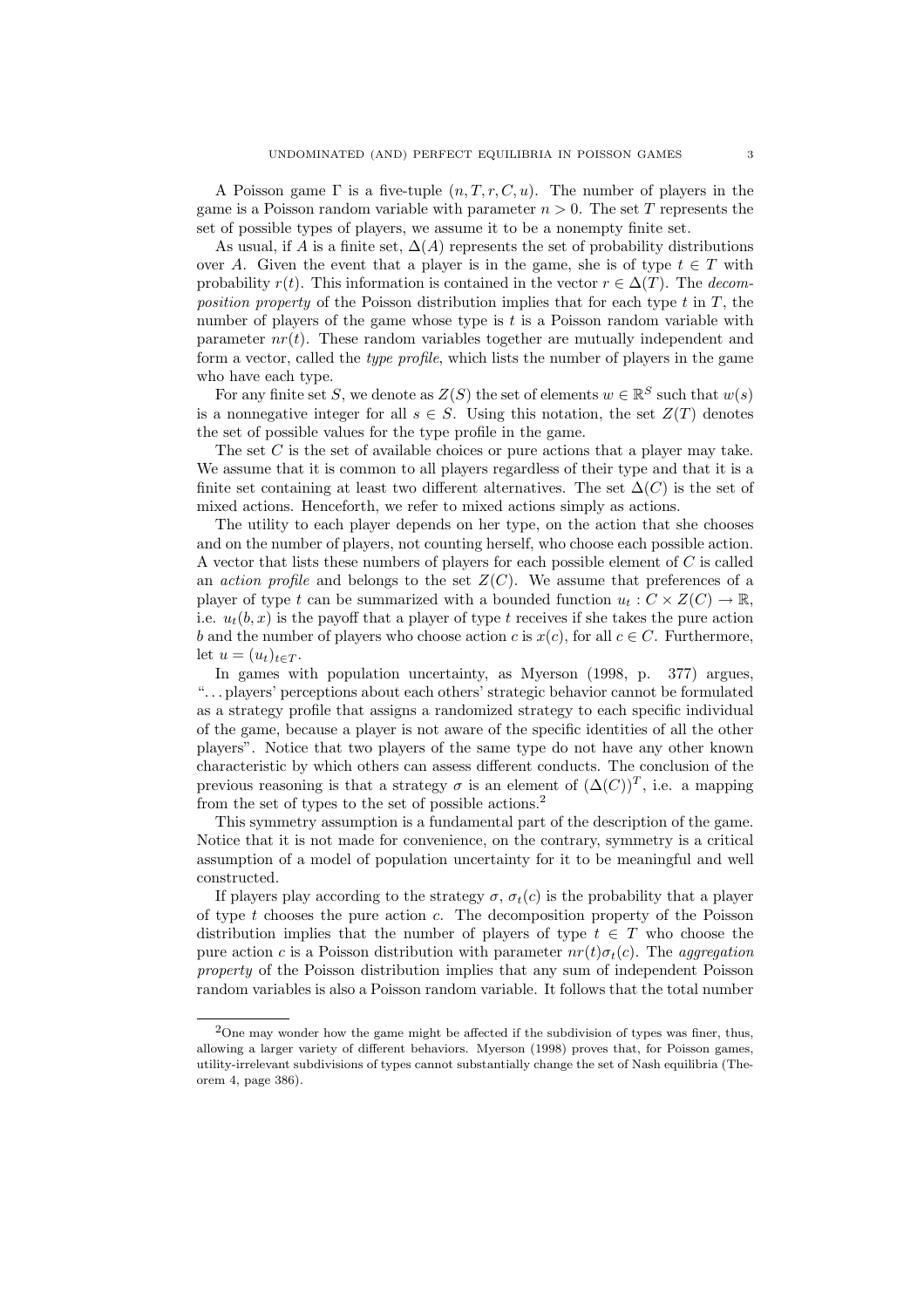of players who take the pure action c is a Poisson distribution with parameter  $n\tau(c)$ , where  $\tau(c) = \sum_{t \in T} r(t)\sigma_t(c)$ .

A player of type t who plays the pure action  $b \in C$  while all other players are expected to play according to  $\sigma$  has expected utility equal to

$$
U_t(b,\sigma) = \sum_{x \in Z(C)} \mathbb{P}(x|\sigma) u_t(b,x)
$$

where,

$$
\mathbb{P}(x|\sigma) = \prod_{c \in C} e^{-n\tau(c)} \frac{(n\tau(c))^{x(c)}}{x(c)!}
$$

and her expected utility from playing action  $\theta \in \Delta(C)$  is

$$
U_t(\theta, \sigma) = \sum_{b \in C} \theta(b) U_t(b, \sigma).
$$

The set of best responses for a player of type t against a strategy  $\sigma$  is the set of actions that maximizes her expected utility given that the rest of the players, including those whose type is t, behave as prescribed by  $\sigma$ . The set  $PBR<sub>t</sub>(\sigma)$  =  ${c \in C : c \in \text{arg}\max_{b \in C} U_t(b, \sigma)}$  is the set of pure best responses against  $\sigma$  for a player of type t. The set of mixed best responses against  $\sigma$  for a player of type t is the set of actions  $BR_t(\sigma) = \Delta(PBR_t(\sigma)).$ 

**Definition 1.** The strategy  $\sigma^*$  is a Nash equilibrium if  $\sigma_t^* \in BR_t(\sigma^*)$  for all t.

Standard fixed-point arguments show that every Poisson Game has at least one Nash equilibrium, see Myerson (1998).

### 3. Dominated Strategies

The admissibility principle, which in normal form games stipulates that no player must choose a dominated strategy, translates into the current framework imposing that no player should choose a dominated action.<sup>3</sup>

**Definition 2.** The action  $\theta \in \Delta(C)$  is dominated for a player of type t if there exists an alternative action  $\theta'$  such that  $U_t(\theta, \sigma) \leq U_t(\theta', \sigma)$ , for every possible strategy  $\sigma$  and  $U_t(\theta, \sigma') < U_t(\theta', \sigma')$  for at least one  $\sigma'$ . A strategy  $\sigma$  is dominated if there is some type t for which  $\sigma_t$  is a dominated action.

Although contained in a voting framework, Myerson (2002) offers a stronger definition of dominated action. Under such definition the (pure) action  $c$  is dominated for a player of type  $t$  if there exists an alternative (pure) action  $b$  such that  $u_t(c, x) \leq u_t(b, x)$  for every  $x \in Z(C)$  and with strict inequality for at least one x'. This definition leads to too many undominated strategies. We use the former since it is equivalent to the definition of dominated strategies for normal form games.

We can use this formal apparatus to revisit the example discussed in the introduction. Let  $a$  stand for "going out" and  $b$  for "staying home":

<sup>3</sup>Some properties of (un)dominated strategies in normal form games are also true in Poisson games, although they have to be stated in terms of actions for Poisson games. It is easy to to see that if a pure action is dominated then every mixed action that gives positive probability to that pure action is also dominated, also that an action that does not give positive probability to a dominated pure action may be dominated, and that a pure action may just be dominated by a mixed action. See De Sinopoli and Pimienta (2007).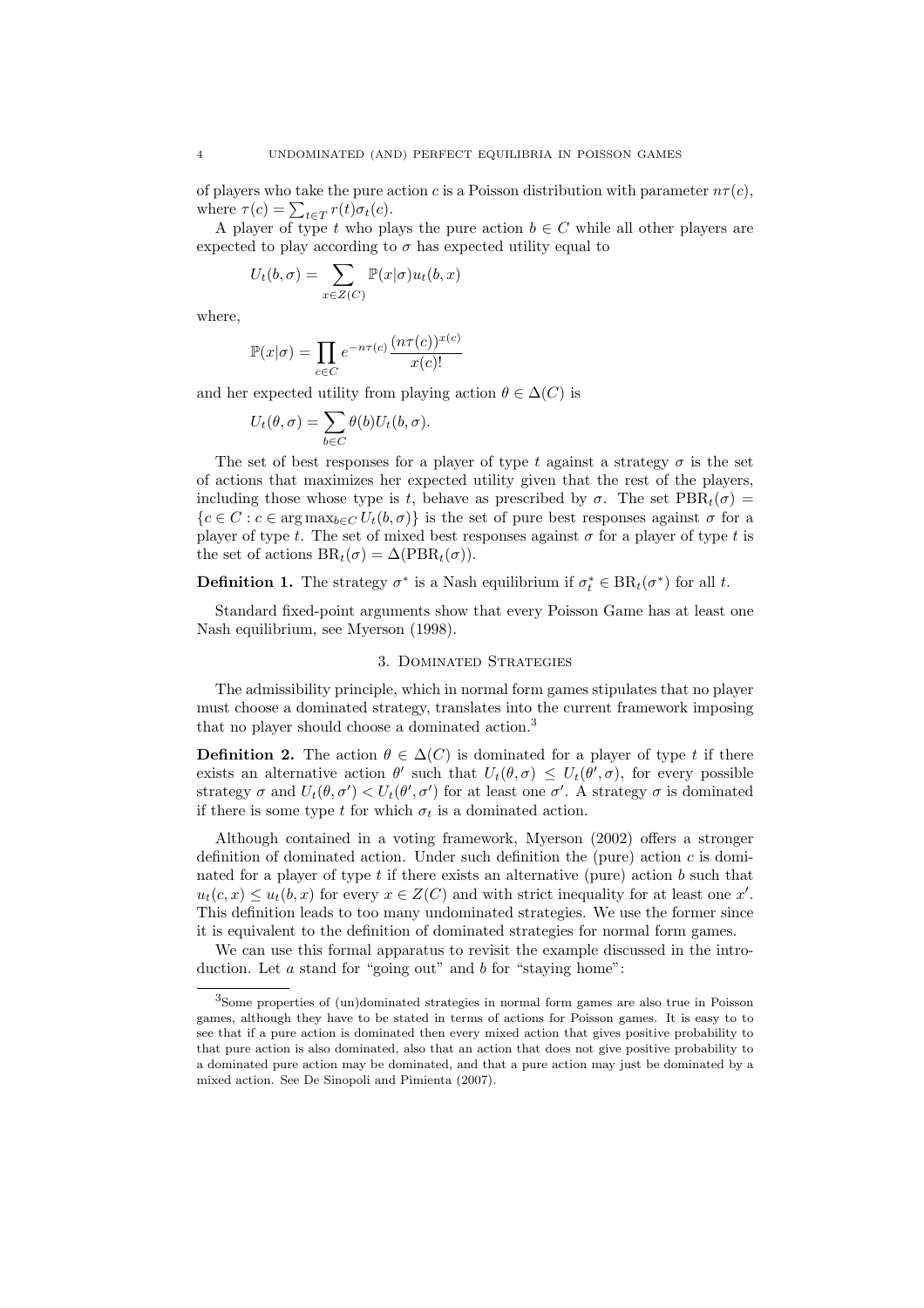**Example 1.** Let  $\Gamma$  be a Poisson game with  $n > 0$ , only one possible type, set of available choices  $C = \{a, b\}$ , and utility function:

$$
u(a,x) = \begin{cases} 1 & \text{if } x(a) > 0 \\ 0 & \text{otherwise} \end{cases}
$$
  

$$
u(b,x) = 0 \quad \forall x \in Z(C).
$$

Since this Poisson game has only one possible type, we can identify the set of strategies with the set of actions. There are two equilibria,  $a$  and  $b$ . We have already argued that the equilibrium strategy  $b$  is unsatisfactory. Notice that  $b$  is a dominated action, even when we consider the stronger definition given by Myerson  $(2002)$ , which makes b a dominated strategy.

The example highlights that the Nash equilibrium concept is inadequate for Poisson games since it allows for equilibrium points where players use dominated actions (strategies).

In normal form games the admissibility requirement is taken care of by perfection. Every perfect equilibrium selects only undominated strategies and, moreover, perfect equilibrium conditions do not admit just every equilibrium in undominated strategies, but only a subset of them.

Mertens (2004) links undominated strategies and perfect equilibrium through the concept of admissibility. He defines 3 possible concepts of admissible best response:

- ( $\alpha$ )  $\theta$  is an admissible best response against  $\sigma$  if there exists a sequence of completely mixed  $\sigma^k$  converging to  $\sigma$  such that  $\theta$  is a best response against each  $(\sigma^k)$ .
- (β)  $\theta$  is an admissible best response against  $\sigma$  if  $\theta$  is a best response against  $\sigma$ and there exist completely mixed  $\sigma'$  such that  $\theta$  is a best response against  $\sigma'$ .
- (γ)  $\theta$  is an admissible best response against  $\sigma$  if  $\theta$  is a best response against  $\sigma$ and no other best response  $\theta'$  is at least as good against every  $\sigma'$  and better against some.

The third concept corresponds to the usual concept of admissibility, i.e. players must use undominated strategies, while the first one is a characterization of perfect equilibria. In normal form games, the first concept is strictly stronger than the second, which in turn is strictly stronger than the third.

It is not clear that the same relationship holds for Poisson games (apart from the fact that the second concept is clearly weaker than the first). We are interested in finding out if there is any connection between  $\alpha$  and  $\gamma$  in the present setting. Once we know this, we will be able to propose a definition of a strong version of admissibility for Poisson games.

This is done in Section 5. Before that we have to extend the perfect equilibrium concept to Poisson games and look into its properties.

## 4. Perfection

Three equivalent definitions of perfect equilibrium have been proposed for normal form games. One based on perturbed games (Selten, 1975), a second one based on the item  $\alpha$  of the previous list (also Selten, 1975) and a last one based on  $\varepsilon$ -perfect equilibria (Myerson, 1978). Below we provide the three corresponding definitions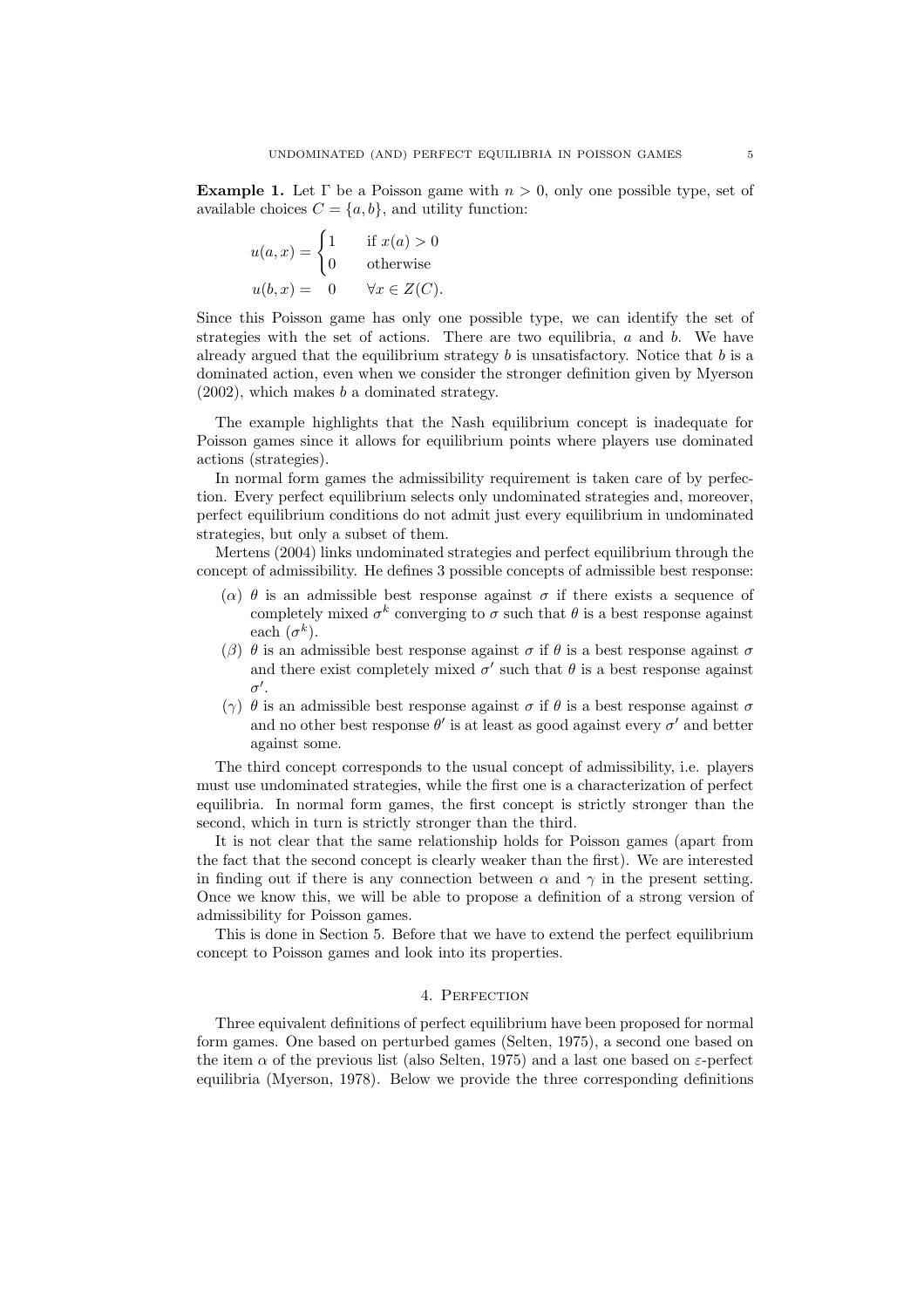for Poisson games and prove their equivalence, so that we always have the most advantageous definition available.

The leading definition that we use is the one based on perturbed games

**Definition 3.** Let  $\Gamma$  be a Poisson Game, for every  $t \in T$ , let  $\eta_t$  and  $\Sigma_t(\eta_t)$  be defined by:

$$
\eta_t \in \mathbb{R}^C \text{ with } \eta_t(c) > 0 \text{ for all } c \in C \text{ and } \sum_{c \in C} \eta_t(c) < 1
$$
  

$$
\Sigma_t(\eta_t) = \{ \theta \in \Delta(C) : \theta(c) \ge \eta_t(c) \text{ for all } c \in C \}.
$$

Furthermore, let  $\eta = (\eta_t)_t$ . The perturbed Poisson game  $(\Gamma, \eta)$  is the Poisson game  $(n, T, r, C, u)$  where players of type t are restricted to play only actions in  $\Sigma_t(n_t)$ , for every t.

In the perturbed Poisson game  $(\Gamma, \eta)$ , an action  $\theta \in \Sigma_t(\eta_t)$  is a best reply against  $\sigma \in \Sigma(\eta) = \prod_{t \in T} \Sigma_t(\eta_t)$  for a player of type t if every pure action c that is not a best response in  $\Gamma$  against  $\sigma$  for a player of type t is played with minimum probability, that is to say,  $\sigma_t(c) = \eta_t(c)$ . A strategy  $\sigma \in \Sigma(\eta)$  is an equilibrium of the Poisson game  $(\Gamma, \eta)$  if for every type t,  $\sigma_t$  is a best response to  $\sigma$  in  $(\Gamma, \eta)$ . Kakutani fixed point theorem implies that:

### Lemma 1. Every perturbed Poisson game has an equilibrium.

Perturbed games lead to the following definition of perfection:

**Definition 4.** A strategy  $\sigma$  is a perfect equilibrium if it is the limit point of a sequence  $\{\sigma^{\eta}\}_{\eta\to 0}$ , where  $\sigma^{\eta}$  is an equilibrium of the perturbed game  $(\Gamma, \eta)$ , for all η.

Since every perturbed Poisson game has an equilibrium and since this equilibrium is contained in the compact set  $(\Delta(C))^T$ , every Poisson game has a perfect equilibrium.<sup>4</sup> By continuity of the utility function, every perfect equilibrium is also a Nash equilibrium.

As we mentioned earlier, another possible definition of perfect equilibrium uses ε-perfect equilibria. A completely mixed strategy  $\sigma^{\varepsilon}$  is an ε-perfect equilibrium if it satisfies:

$$
U_t(c, \sigma^{\varepsilon}) < U_t(d, \sigma^{\varepsilon}), \text{ then } \sigma_t^{\varepsilon}(c) \leq \varepsilon \text{ for all } t \in T.
$$

What follows is an adaption to Poisson games of some results and proofs contained in van Damme (1991, pp. 26–29) for perfect equilibrium in normal form games. Although this is rather straightforward, we include it here to maintain the paper self-contained. The next lemma lists the two remaining concepts of perfect equilibrium and proves their equivalence.

**Lemma 2.** Let  $\Gamma$  be a Poisson game, and let  $\sigma \in (\Delta(C))^T$ . The following assertions are equivalent:

- (1)  $\sigma$  is a perfect equilibrium of  $\Gamma$ ,
- (2)  $\sigma$  is a limit point of a sequence  $\{\sigma^{\varepsilon}\}_{{\varepsilon}\to 0}$ , where  $\sigma^{\varepsilon}$  is an  ${\varepsilon}$ -perfect equilibrium of  $\Gamma$ , for all  $\varepsilon$ , and

<sup>&</sup>lt;sup>4</sup>Take any sequence of  $\eta \to 0$ , and for each  $\eta$ , an equilibrium  $\sigma^{\eta}$  of  $(\Gamma, \eta)$ . The sequence  ${\{\sigma^{\eta}\}}_{\eta \to 0}$  has a convergent subsequence whose limit point is a perfect equilibrium.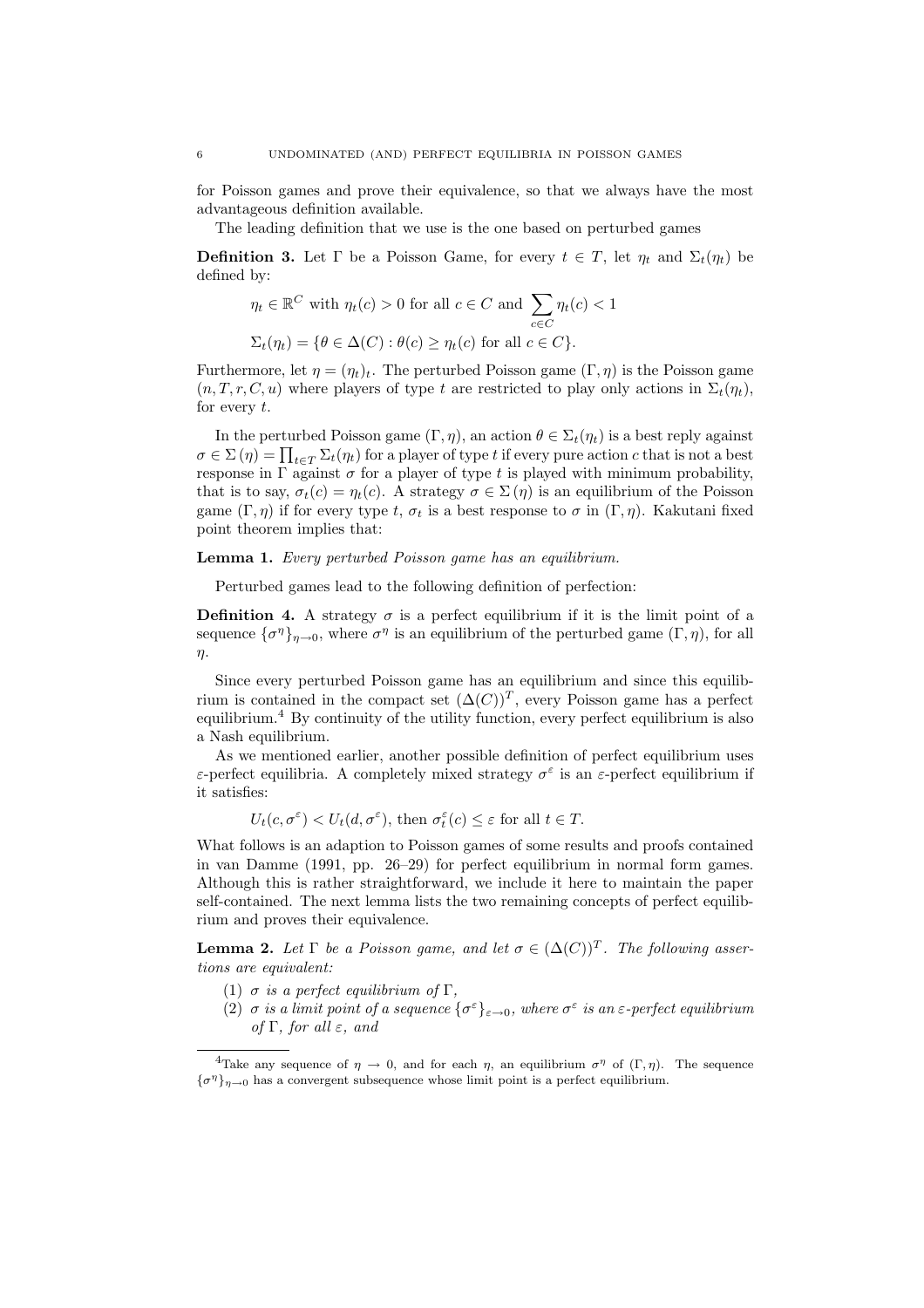(3)  $\sigma$  is a limit point of a sequence  $\{\sigma^{\varepsilon}\}_{\varepsilon \to 0}$  of completely mixed strategy combinations with the property that, for all t,  $\sigma_t$  is a best response against each element  $\sigma^{\varepsilon}$  in this sequence.

*Proof.* (1) $\rightarrow$ (2): Let  $\sigma$  be a limit point of a sequence  $\{\sigma^{\eta}\}_{\eta \rightarrow 0}$ , where  $\sigma^{\eta}$  is equilibrium of  $\Gamma(\eta)$  for all  $\eta$ . Define  $\varepsilon(\eta) \in \mathbb{R}_{++}$  by

$$
\varepsilon(\eta) = \max_{t,c} \eta_t(c).
$$

Then  $\sigma^{\eta}$  is an  $\varepsilon(\eta)$ -perfect equilibrium for  $\Gamma$ .

(2) $\rightarrow$ (3): Let  $\{\sigma^{\varepsilon}\}_{\varepsilon\to 0}$  be a sequence of  $\varepsilon$ -perfect equilibria with limit  $\sigma$ . By continuity, every element of the carrier of  $\sigma$ , which from now on we denote as  $\mathcal{C}(\sigma)$ , is a best response against  $\sigma(\varepsilon)$  for  $\varepsilon$  close enough to zero.

(3) $\rightarrow$ (1): Let  $\{\sigma^{\varepsilon}\}_{\varepsilon\rightarrow 0}$  be a sequence as in (3) with limit  $\sigma$ . Define  $\eta^{\varepsilon}$  by:

$$
\eta_t^{\varepsilon}(c) = \begin{cases} \sigma_t^{\varepsilon}(c) & \text{if } c \notin C(\sigma_t) \\ \varepsilon & \text{otherwise} \end{cases} \quad \text{for all } t, c.
$$

For  $\varepsilon$  small enough  $\sigma^{\varepsilon}$  is equilibrium of the perturbed Poisson game  $(\Gamma, \eta^{\varepsilon})$ , which establishes  $(1)$ .

Example 2. Let  $\Gamma$  be a Poisson game with expected number of players equal to  $n = 2<sup>5</sup>$  only one possible type, set of choices  $C = \{a, b\}$ , and utility function

$$
u(a, x) = e^{-2} \quad \forall x
$$
  

$$
u(b, x) = \begin{cases} 1 & \text{if } x(a) = x(b) = 1 \\ 0 & \text{otherwise.} \end{cases}
$$

Notice that  $e^{-2}$  is the probability that  $x(a) = x(b) = 1$  under the strategy  $\sigma = 1/2a + 1/2b$ . Also notice that the action b is dominated by the action a, the former only does as good as the latter against the strategy  $\sigma = 1/2a + 1/2b$ , and does strictly worse for any other strategy  $\sigma' \neq \sigma$ . The action  $\theta = 1/2a + 1/2b$ is also dominated by a. Nevertheless it is a best response against the strategy  $\sigma$ . Consequently, the dominated strategy  $\sigma$  is a perfect equilibrium.

The next example is more illustrative in showing how the perfect equilibrium concept fails to select only undominated strategies in Poisson games.

**Example 3.** Consider the Poisson game  $\Gamma = \{n, T, r, C, u\}$ , with expected number of players  $n = 2$ , set of types  $T = \{1, 2\}$ , with equal probability for each type

<sup>5</sup>The set of examples in the paper is designed to be as clear and simple as possible. This is the reason why we many times fix the expected number of players to be  $n = 1$  or  $n = 2$ . This contrasts with the fact that Poisson games fit more naturally to a situation where the expected number of players is large. At the expense of computational simplicity, similar examples can be constructed for any value of the Poisson parameter  $n$ .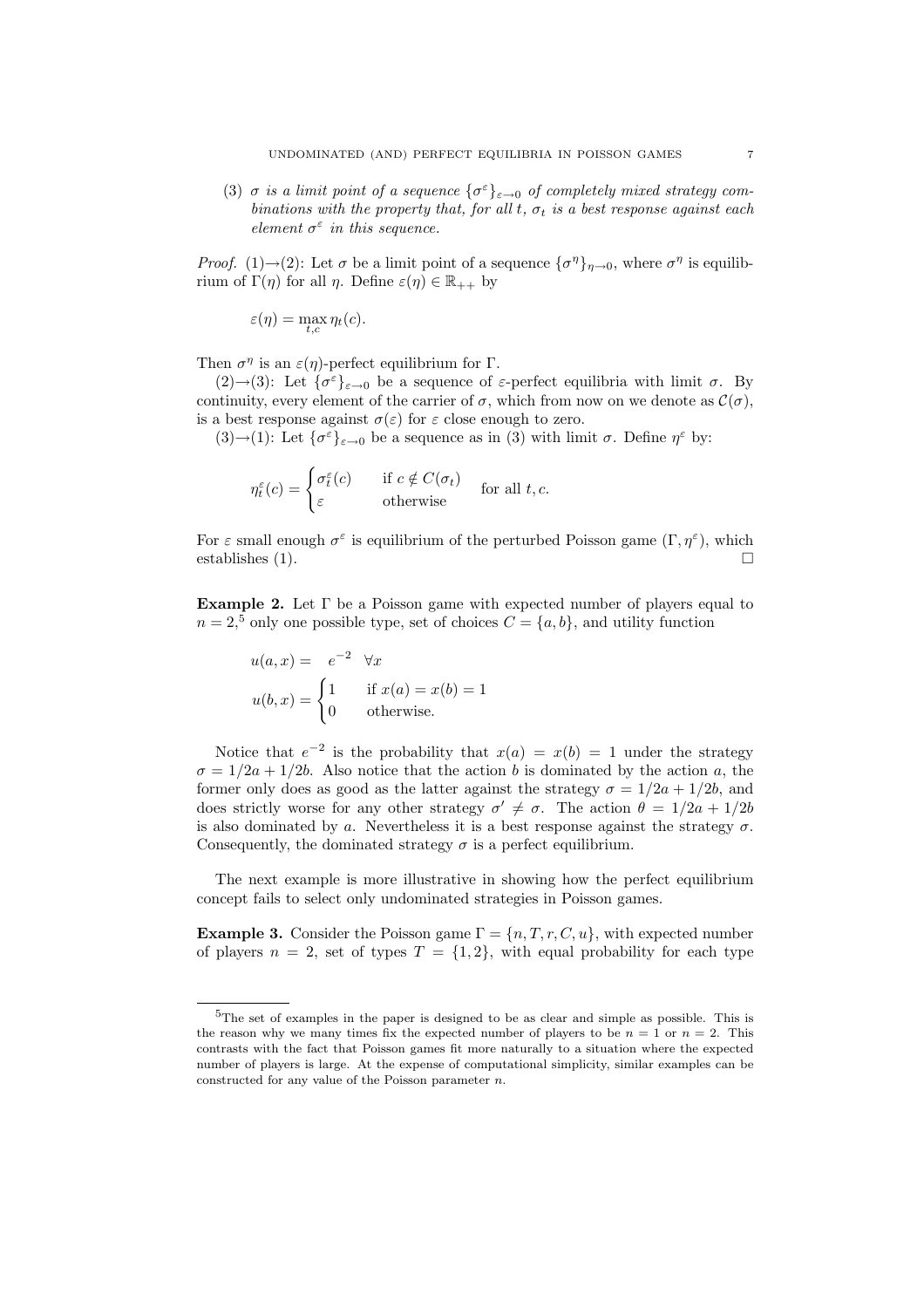$r(1) = r(2) = 1/2$ , set of choices  $C = \{a, b\}$ , and utility function:

$$
u_1(a,x) = \begin{cases} 1 & \text{if } x(b) = 1 \\ 0 & \text{otherwise} \end{cases}
$$
  
\n
$$
u_1(b,x) = e^{-1} \quad \forall x \in Z(C)
$$
  
\n
$$
u_2(a,x) = e^{-1} \quad \forall x \in Z(C)
$$
  
\n
$$
u_2(b,x) = \begin{cases} 1 & \text{if } x(a) = 1 \\ 0 & \text{otherwise.} \end{cases}
$$

The number of players of type 1 is a Poisson random variable with expected value equal to 1. The same is true for type 2. Notice also that  $e^{-1}$  coincides with the probability that a Poisson random variable of parameter 1 is equal to 1. The action  $a$  is dominated for players of type 1, while action  $b$  is dominated for players of type 2. We claim that the strategy  $\sigma = (\sigma_1, \sigma_2) = (a, b)$  is a perfect equilibrium. Take the sequence of  $\varepsilon$ -perfect equilibria  $\sigma_1^{\varepsilon} = (1 - \varepsilon)a + \varepsilon b$ ,  $\sigma_2^{\varepsilon} = \varepsilon a + (1 - \varepsilon)b$ . For every  $\varepsilon, U_t(a, \sigma^{\varepsilon}) = U_t(b, \sigma^{\varepsilon}),$  and the sequence  $\{\sigma^{\varepsilon}\}_{\varepsilon \to 0}$  converges to  $\sigma$ .

Each one of this last two examples actually proves the next proposition:<sup>6</sup>

### Proposition 1. A Perfect equilibrium can be dominated.

Hence, the doubts that we have raised at the end of the previous section are justified. In Poisson games, the relationship between  $\alpha$  and  $\gamma$  of the possible concepts of admissible best response listed by Mertens is different from the one that holds in normal form games.

In the last example, the undominated equilibrium  $\sigma = (\sigma_1, \sigma_2) = (b, a)$  is also perfect. The next question that we must answer is whether or not undominated equilibria are always perfect. Proposition 2 shows that in this case things work as they do in normal form games.

# Proposition 2. An undominated equilibrium may not be perfect.

*Proof.* Consider a Poisson game Γ, with expected number of players equal to n, two possible types with equal probabilities, i.e.  $T = \{1, 2\}$  and  $r(1) = r(2) = 1/2$ ,

 ${}^{6}\mathrm{As}$  we mentioned in the introduction, the results are a consequence of the symmetry assumption that is inherent to games of population uncertainty. To see why, consider the following three person normal form game:

|  | $a$ b                       |  | $a$ $b$                         |  |
|--|-----------------------------|--|---------------------------------|--|
|  | $a = 1, 1, 1 = 0, 0, 0$     |  | $a \quad 0, 0, 0 \quad 1, 1, 1$ |  |
|  | $b = 0, 0, 0 \quad 1, 1, 1$ |  | $b = 1, 1, 1 = 0, 0, 0$         |  |
|  |                             |  |                                 |  |

There are two symmetric equilibria, one in which every player plays  $a$  and a second one in which every player plays  $1/2a + 1/2b$ . Both are perfect equilibria and, hence, undominated. However, if dominated strategies are defined over symmetric strategies of the opponents, strategy  $b$  and, consequently, strategy  $1/2a + 1/2b$  are dominated for every player.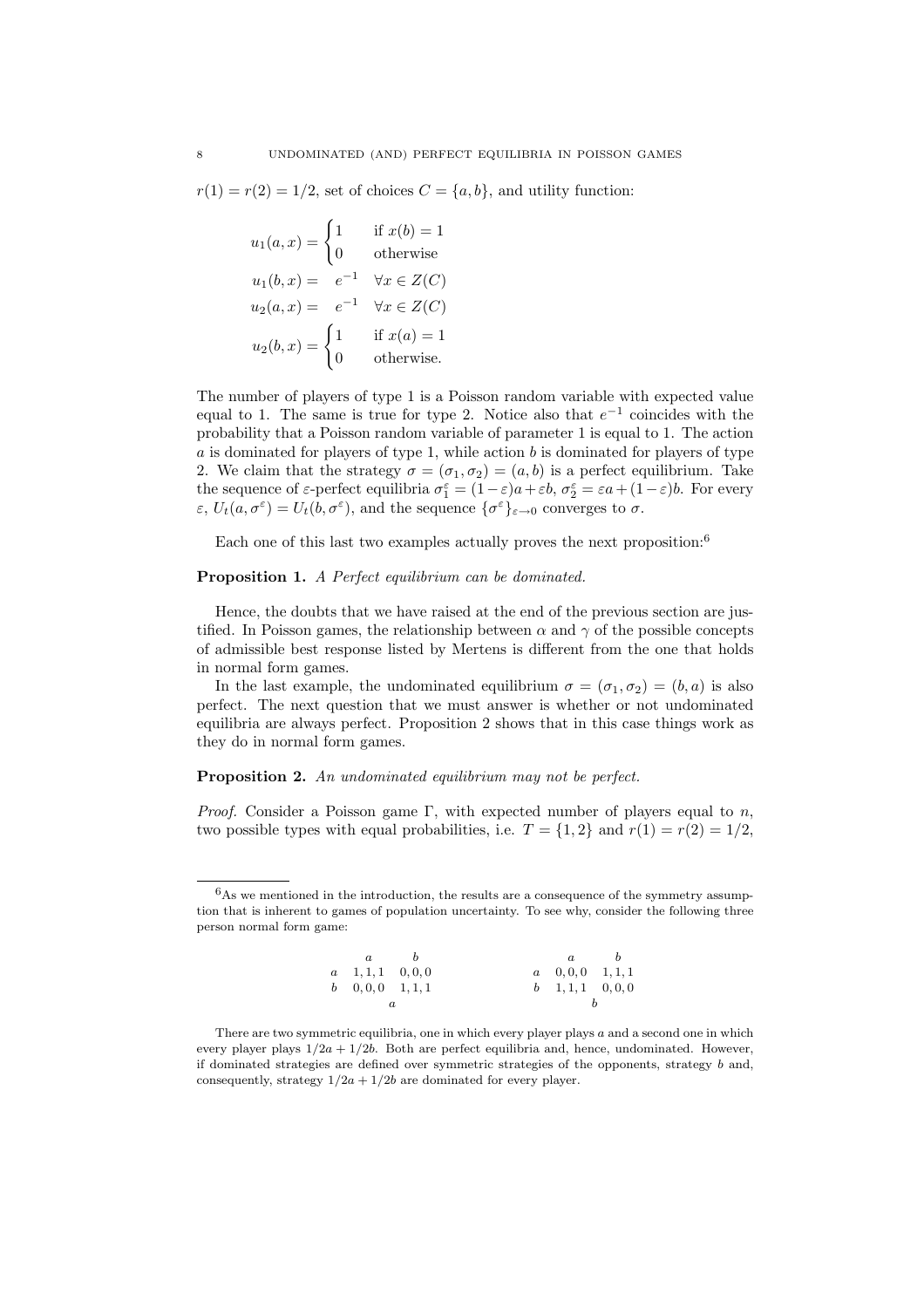set of available choices  $C = \{a, b, c\}$  and utility function:<sup>7</sup>

| $u_1(a,x) = x(a) + x(b)$          |                       |
|-----------------------------------|-----------------------|
| $u_1(b,x) =  x(a) + x(b) - x(c) $ |                       |
| $u_1(c,x) = 0$                    | $\forall x \in Z(C)$  |
|                                   |                       |
| $u_2(a,x) = x(a)$                 |                       |
| $u_2(b,x) = 0$                    | $\forall x \in Z(C)$  |
| $u_2(c,x) = 0$                    | $\forall x \in Z(C).$ |

The game has a continuum of undominated equilibria  $(\lambda a + (1 - \lambda)b, a)$ , for  $\lambda$ taking values in the closed interval  $[0, 1]$ . Note, in particular, that the action b is not dominated for players of type 1 since it does better than the action  $a$  against the strategy  $\sigma = (\sigma_1, \sigma_2) = (c, c)$ . However, the strategy  $\hat{\sigma} = (\hat{\sigma}_1, \hat{\sigma}_2) = (a, a)$  is the unique perfect equilibrium of the game.  $\Box$ 

The example used in the proof of the last proposition depicts that there may be unreasonable equilibria in undominated strategies. Consider the strategy  $\sigma'$  =  $(\lambda a + (1 - \lambda)b, a)$  with  $\lambda \in [0, 1)$ . It is difficult to justify that a player of type 1 will stick to the prescribed strategy. A rational player should not risk his equilibrium payoff, even more when there is no possible expected benefit from such behavior. Suppose there was an unexpected deviation from  $\sigma'$  toward c, placing weight in the action  $b$  would pay off to players of type 1 if and only if such a deviation was drastic and it would hurt otherwise.

Since not all perfect equilibria are undominated and not all undominated equilibria are perfect, we would like to have available an equilibrium concept that implies both. At this early stage, we do not want to go very far apart from the perfect equilibrium concept. We notice, nevertheless, that the equilibrium discussed in Example 3 is also proper, for a straightforward extension of this concept to Poisson games,<sup>8</sup> since every player has only two possible choices.<sup>9</sup> Strictly perfect equilibrium, does not help either. As argued above, the strategy  $\sigma = 1/2a + 1/2b$  is an equilibrium of the Poisson game described in Example 2. Notice that this equilibrium uses

 $U_t(c, \sigma^{\varepsilon}) < U_t(d, \sigma^{\varepsilon}),$  then  $\sigma_t^{\varepsilon}(c) \leq \varepsilon \sigma_t^{\varepsilon}(d)$  for all  $t \in T$ .

<sup>7</sup>Notice that the utility functions that we use in this example, and in some of the following ones are not bounded, as we assumed in the general description of Poisson games made in Section 2. The main features of all the examples discussed are preserved if we put an upper bound on utilities, that is to say, if utilities are given by  $\tilde{u}_t(y, x) = \min\{u_t(y, x), K\}$ , where K is a sufficiently large number with respect to n. However, we maintain the unbounded functions for the sake of simplicity.

<sup>&</sup>lt;sup>8</sup>A completely mixed strategy  $\sigma^{\epsilon}$  is an  $\epsilon$ -proper equilibrium if it satisfies:

A strategy  $\sigma$  is proper if it is a limit point of a sequence  $\{\sigma^{\varepsilon}\}_{\varepsilon \to 0}$ , where  $\sigma^{\varepsilon}$  is an  $\varepsilon$ -proper equilibrium of Γ, for all  $\varepsilon$ .

<sup>9</sup>As it should be expected, not every perfect equilibrium is proper. Consider the Poisson game  $\Gamma = \{n, T, r, C, u\}$ , with expected number of players  $n = 2$ , two possible types that are equally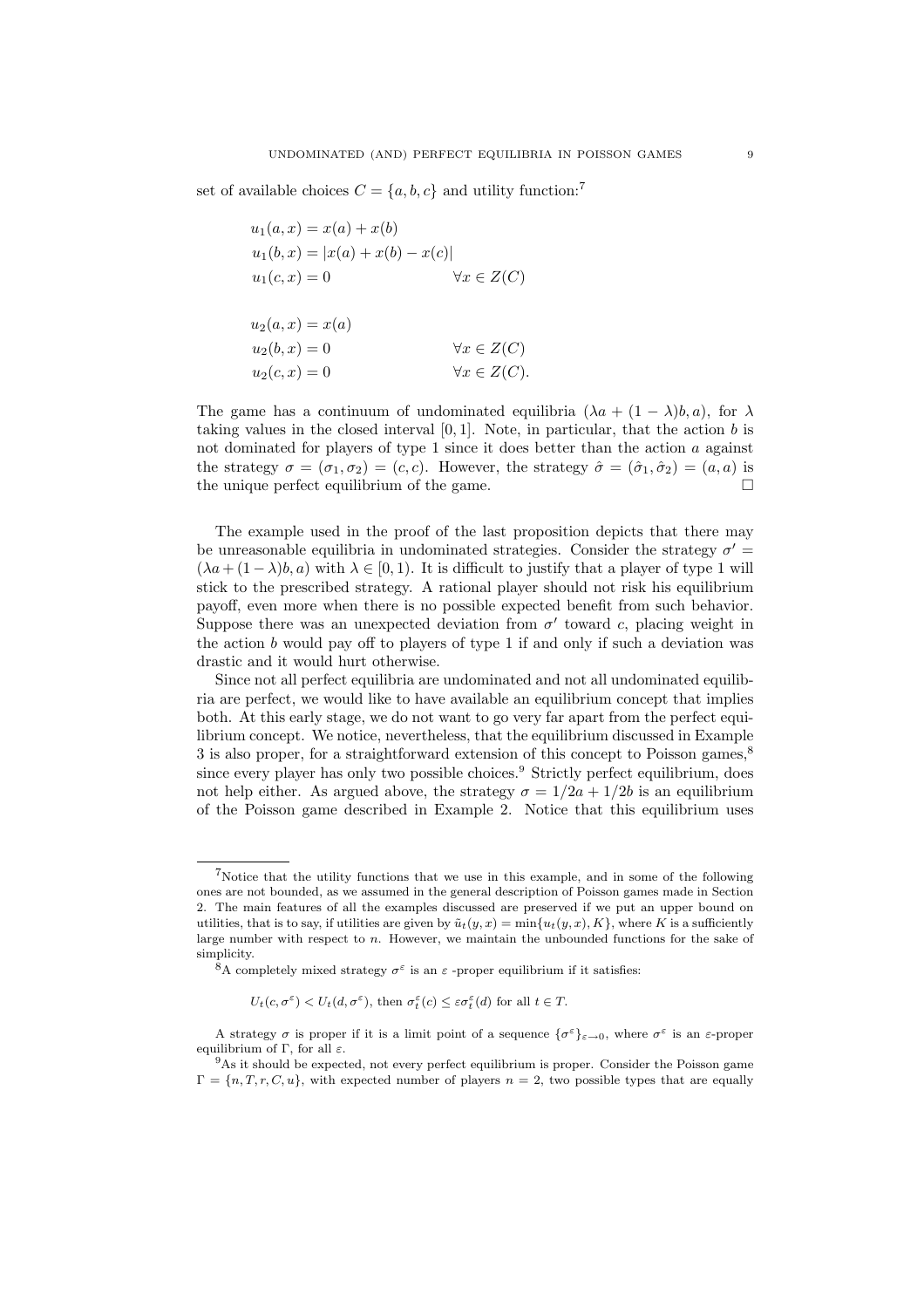completely mixed strategies, and consequently, it is a strictly perfect equilibrium (again, using a straightforward extension of the concept to Poisson games). 10

Examples 2 and 3 suggest that we may also demand robustness against perturbations other than trembles. (In Example 2, the payoff  $e^{-2}$  coincides with the probability that  $x(a) = x(b) = 1$  under the strategy  $\sigma = 1/2a + 1/2b$ . In example 3 the payoff  $e^{-1}$  coincides with the probability that  $x(a) = 1$ , also that  $x(b) = 1$ , under the strategy  $\sigma = (\sigma_1, \sigma_2) = (a, b)$ .) Specifically, perturbations in the Poisson parameter  $n$  seem like the natural candidate as the model is of population uncertainty. Let us study the following equilibrium concept.

**Definition 5.** The strategy  $\sigma$  is a perfect<sup>\*</sup> equilibrium of the Poisson game  $\Gamma$  =  $(n, T, r, C, u)$  if there exists a  $\xi > 0$  such that  $\sigma$  is a perfect equilibrium of the Poisson game  $\tilde{\Gamma} = (\tilde{n}, T, r, C, u)$  for all  $\tilde{n} \in (n - \xi, n + \xi)$ .

A perfect<sup>∗</sup> equilibrium is a perfect equilibrium, not only of the original game, but also of every game that is obtained by small perturbations in the expected number of players. Notice that we cannot rely exclusively on perturbations in the expected numbers of players. One can easily construct examples that do not pose any restriction in the number of players with unreasonable Nash equilibria. See for instance Example 1.

Let us analyze why the perfect<sup>∗</sup> equilibrium concept is not adequate by means of the following example.

probable, i.e.  $T = \{1, 2\}$  and  $r(1) = r(2) = 1/2$ , set of choices  $C = \{a, b, c, d\}$  and utility function:  $u_1(x, a) = 0$   $\forall x$ 

 $u_1(x, b) = x(d) - x(c)$  $u_1(x, c) = -1$   $\forall x$  $u_1(x, d) = -2$   $\forall x$  $u_2(x,a) = \begin{cases} 1 \\ 0 \end{cases}$ if  $x(b) = 1$ 0 otherwise  $u_2(x,b) = e^{-1}$   $\forall x$  $u_2(x, c) = -1$   $\forall x$  $u_2(x, d) = -2$   $\forall x$ 

The action a is dominated for players of type 2 by action b. The strategy  $\sigma = (\sigma_1, \sigma_2) = (b, a)$  is perfect. To see this consider the sequence of  $\varepsilon$ -perfect equilibria:

 $\sigma_1^{\varepsilon} = \frac{1}{3}\varepsilon a + (1-\varepsilon)b + \frac{1}{3}\varepsilon c + \frac{1}{3}\varepsilon d$  $\sigma_2^{\varepsilon} = (1 - \varepsilon - 2\varepsilon^2)a + \varepsilon b + \varepsilon^2 c + \varepsilon^2 d$ 

For every type, action  $d$  is always strictly worse than actions  $c$ , hence, in any  $\varepsilon$ -proper equilibrium, the former is played with strictly less probability than the latter. Therefore, a player of type 1 plays the action b with a probability less than  $\varepsilon$  times the probability that she gives to a. Hence, in no proper equilibrium she plays  $b$  with positive probability.

 $10$ In addition strictly perfect equilibrium does not satisfy existence. To see this, consider a Poisson game with expected number of players  $n > 0$ , only one possible type, four different choices  $C = \{a, b, c, d\}$  and utility function:

 $u(a, x) = 1 + x(c)$  $u(b, x) = 1 + x(d)$  $u(c, x) = 0 \qquad \forall x$  $u(d, x) = 0 \qquad \forall x$ 

Notice that there is no equilibrium that is "robust" to every possible tremble.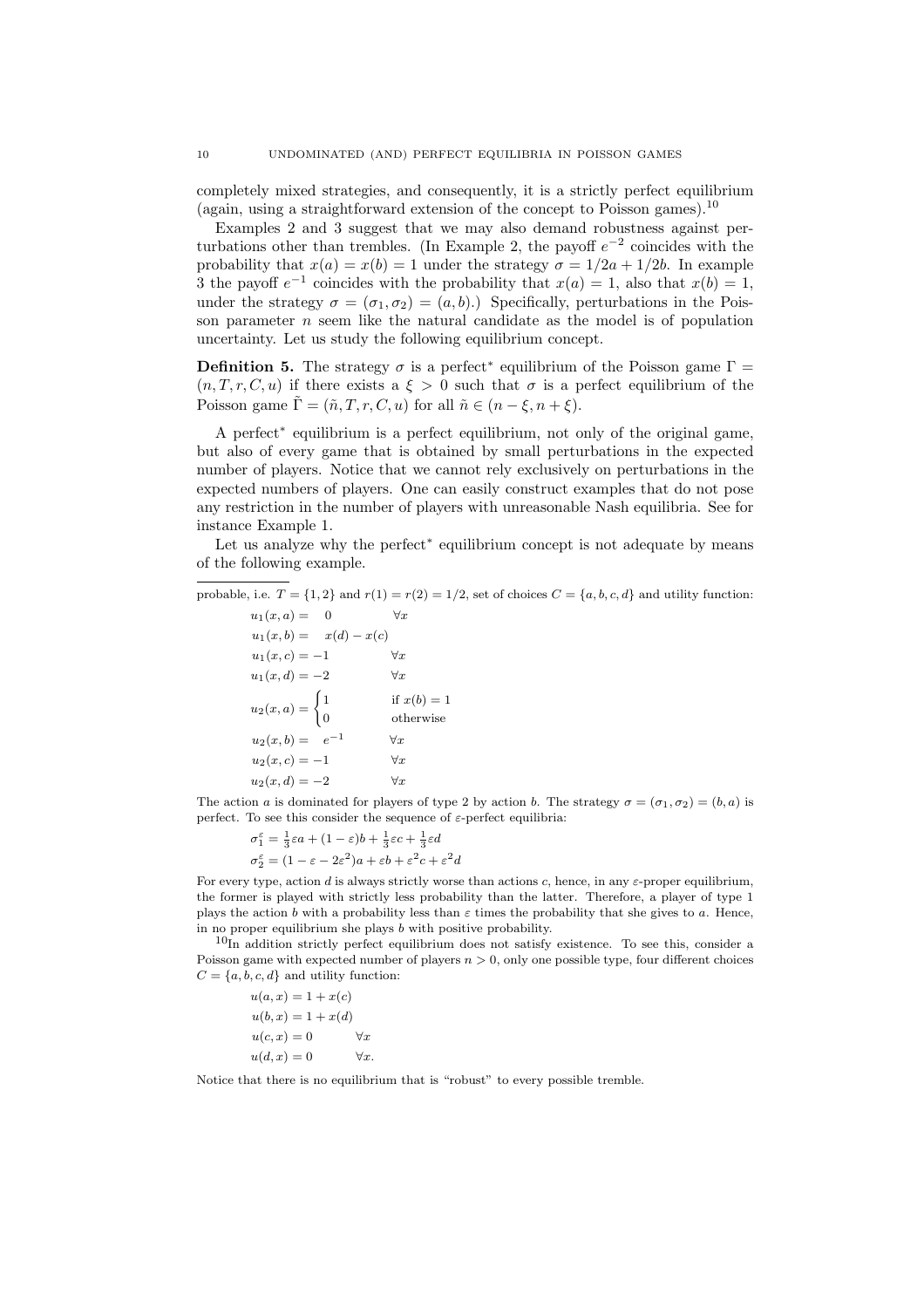Example 4. Consider the family of Poisson games with expected number of players equal to  $n > \frac{4}{7}$ ,<sup>11</sup> with only one type, set of choices  $C = \{a, b\}$ , and utility function:

$$
u(a, x) = x(b)
$$
  
\n
$$
u(b, x) = \begin{cases} 1 & \text{if } x(a) = x(b) = 0\\ 2x(a) & \text{otherwise.} \end{cases}
$$

Every game has a unique equilibrium and it depends on  $n<sup>12</sup>$  Consequently, it does not have a perfect<sup>∗</sup> equilibrium.

This example prompts us to discard the previous equilibrium concept and reveals that demanding stability against variations in the Poisson parameter  $n$  forces to tolerate, at least, smooth variations of the equilibrium strategy if we want to retain existence. Therefore, if  $\sigma$  is a perfect equilibrium of  $\Gamma$ , we may want any game that only differs from  $\Gamma$  in that it has a slightly different number of expected players to have a perfect equilibrium that is not far away from  $\sigma$ .

As the next example shows, this relaxation would bring back dominated equilibria.

Example 5. Let Γ be a Poisson game with expected number of players equal to  $n = 6$ , two different types  $T = \{1, 2\}$  with  $r(1) = 2/3$  and  $r(2) = 1/3$ , set of available choices  $C = \{a, b, c, d\}$ , and utility function:

$$
u_1(h, x) = 0 \quad \forall x \in Z(C), \forall h \in C
$$
  
\n
$$
u_2(a, x) = \begin{cases} 1 & \text{if } x(c) = x(d) = 1 \\ 0 & \text{otherwise} \end{cases}
$$
  
\n
$$
u_2(b, x) = e^{-2} \quad \forall x \in Z(C)
$$
  
\n
$$
u_2(h, x) = -1 \quad \forall x \in Z(C), h = c, d.
$$

Notice first that the number of players with type 1 is a Poisson random variable of parameter 4. The strategy  $\sigma = (\sigma_1, \sigma_2) = (1/4a + 1/4b + 1/4c + 1/4d, a)$  implies that the event  $x(c) = x(d) = 1$  occurs with probability  $e^{-2}$ . The strategy  $\sigma$  is a perfect equilibrium where players of type 2 play dominated strategies. Take  $g$  to be a small number. The Poisson game  $\Gamma^g = \{n+g, T, r, C, u\}$  has a dominated perfect equilibrium very close to  $\sigma$  where players of type 1 play action  $(1/4 +$  $\kappa$ ,  $1/4 + \kappa$ ,  $1/4 - \kappa$ ,  $1/4 - \kappa$ ), for  $\kappa = g/(24 + 4g)$ , and players of type 2 play action a. On the other hand, the Poisson game  $\Gamma^g = \{n-q, T, r, C, u\}$  also has a dominated perfect equilibrium very close to  $\sigma$ , where players of type 1 play action  $(1/4 - \kappa', 1/4 - \kappa', 1/4 + \kappa', 1/4 + \kappa')$ , for  $\kappa' = g/(24 - 4g)$ , and players of type 2 play action a.

So far we have provided a number of results and examples that show that some equilibrium concepts proposed for normal form games do not retain either admissibility or existence when extended to Poisson games. In the next section we propose an equilibrium concept that shows that, in this setting, these properties are not incompatible.

<sup>&</sup>lt;sup>11</sup>It is enough that *n* is such that  $ln n > -n$ .

<sup>&</sup>lt;sup>12</sup>The unique equilibrium is  $\sigma = \alpha a + (1 - \alpha)b$ , where  $\alpha = \left(1 - \frac{1}{ne^{\pi}}\right) / \left(3 - \frac{2}{e^{\pi}}\right)$ .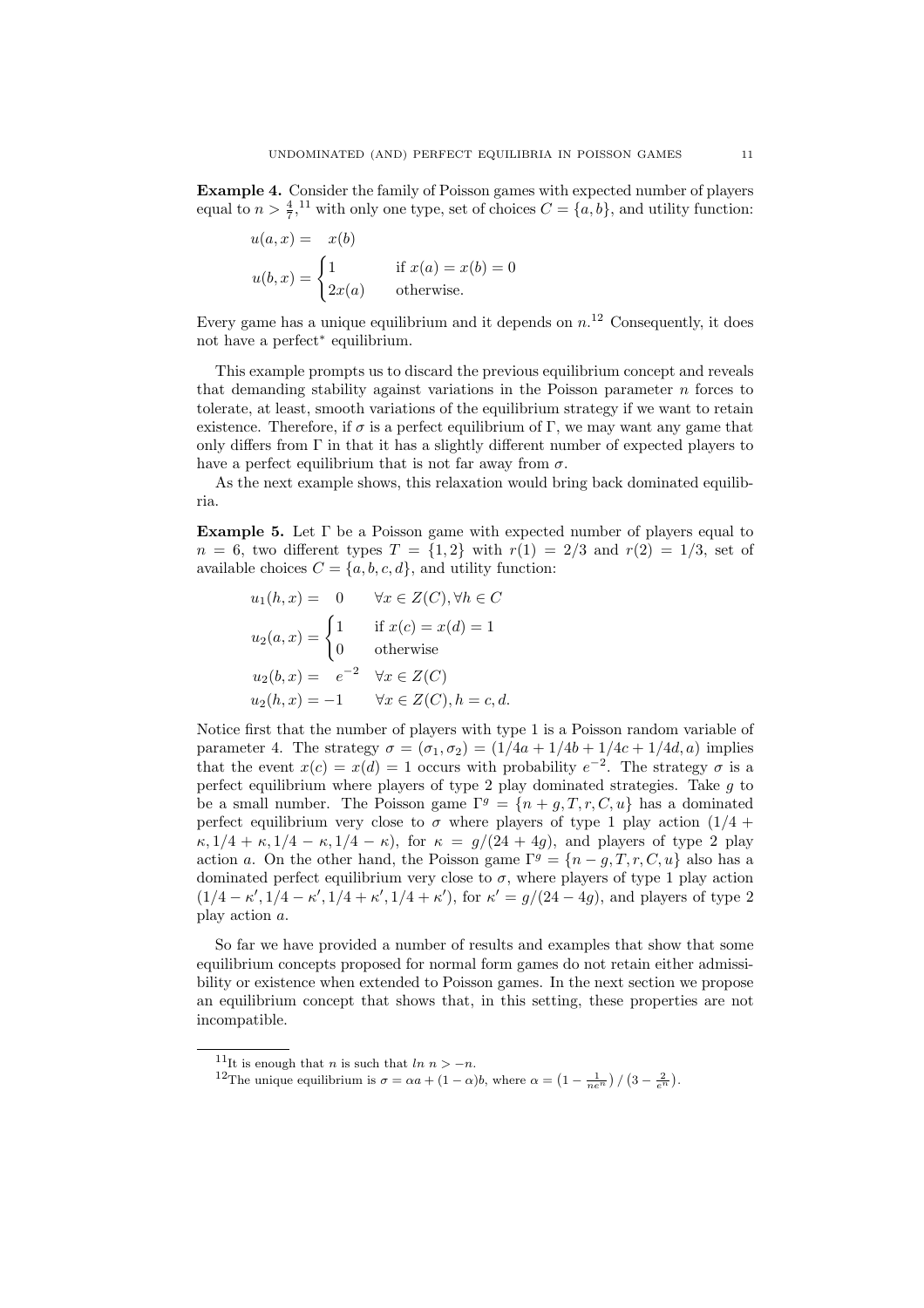#### 5. Undominated Perfect Equilibria

The same arguments that in normal form games compel to dispose of the undominated equilibria that are not perfect are also well founded here. Perfection is a weak requirement, it asks for stability against one single perturbation, not against every possible perturbation. As a result, equilibria that are not perfect are very unstable.

The main difference in the current setting is that there are perfect equilibria that are not undominated. We want to put forward a strong version of admissibility for games with population uncertainty. Such a definition comprises items  $\alpha$  and  $\gamma$  from the list of possible concepts of admissibility provided by Mertens (2004) and listed at the end of Section 3.

**Definition 6.**  $\theta$  is an admissible best response against  $\sigma$  if it is undominated and there exists a sequence of completely mixed  $\sigma^k$  converging to  $\sigma$  such that  $\theta$  is a best response against each  $(\sigma^k)$ .

Accordingly, we may say that the strategy  $\sigma$  is admissible if for every t,  $\sigma_t$  is an admissible best response against  $\sigma$ . Therefore, if  $\sigma$  is an admissible strategy it is a perfect equilibrium, and we may talk about the set of admissible equilibria.

We want to propose an equilibrium concept that satisfies admissibility and that generates a nonempty set of equilibria for any game. Such a concept is introduced in Definition 7, the admissibility property will come directly from the definition and the existence result is offered in Proposition 4. The following Proposition shows that every Poisson game has an equilibrium in undominated strategies. It could have been proposed as a corollary of our main existence result. However, we prefer to invert the order of presentation so that the argument of the main proof can be more easily followed.

We proceed to prove that every Poisson game has an equilibrium in undominated strategies. Notice that the set of undominated strategies is not convex and, hence, we could not show existence of undominated equilibria using a standard fixed point argument in this set. A constructive proof shows that:

# **Proposition 3.** Every Poisson game has a Nash equilibrium in undominated strategies.

*Proof.* Consider a Poisson game Γ, with set of choices C and utility vector u. Recall that if  $\theta$  is an action,  $\mathcal{C}(\theta)$  denotes the carrier of  $\theta$ . Notice that if  $\mathcal{C}(\theta) \subseteq \mathcal{C}(\theta')$  then there exist a  $\lambda \in (0,1)$  and an action  $\theta''$  such that  $\theta' = \lambda \theta + (1 - \lambda)\theta''$ . If  $\theta$  is dominated for players of type t, there exists a  $\tilde{\theta}$  that dominates it, and a  $\hat{\sigma}$  such that  $U_t(\theta, \hat{\sigma}) < U_t(\tilde{\theta}, \hat{\sigma})$ . Moreover, if  $\mathcal{C}(\theta) \subseteq \mathcal{C}(\theta')$  then  $\theta' = \lambda \theta + (1 - \lambda)\theta''$  is dominated by  $\tilde{\theta}' = \lambda \tilde{\theta} + (1 - \lambda)\theta''$  and  $U_t(\theta', \hat{\sigma}) < U_t(\tilde{\theta}', \hat{\sigma})$ .

This implies that we can talk about dominated carriers and that, given a dominated carrier C there exists a strategy  $\hat{\sigma}$  such that any action with carrier that contains C is dominated by an action that is a strictly better response to  $\hat{\sigma}$ .

Consider the set of all possible carriers, and call  $D_t$  the finite set of all dominated carriers for players of type t. For each minimal element of  $D_t$ , say  $d_t$ , let  $\sigma_{d_t}$  be a strategy such that any action with carrier that contains  $d_t$  is dominated by an action that is a strictly better response to such a strategy. Let  $M_t$  be the set of minimal elements of  $D_t$ .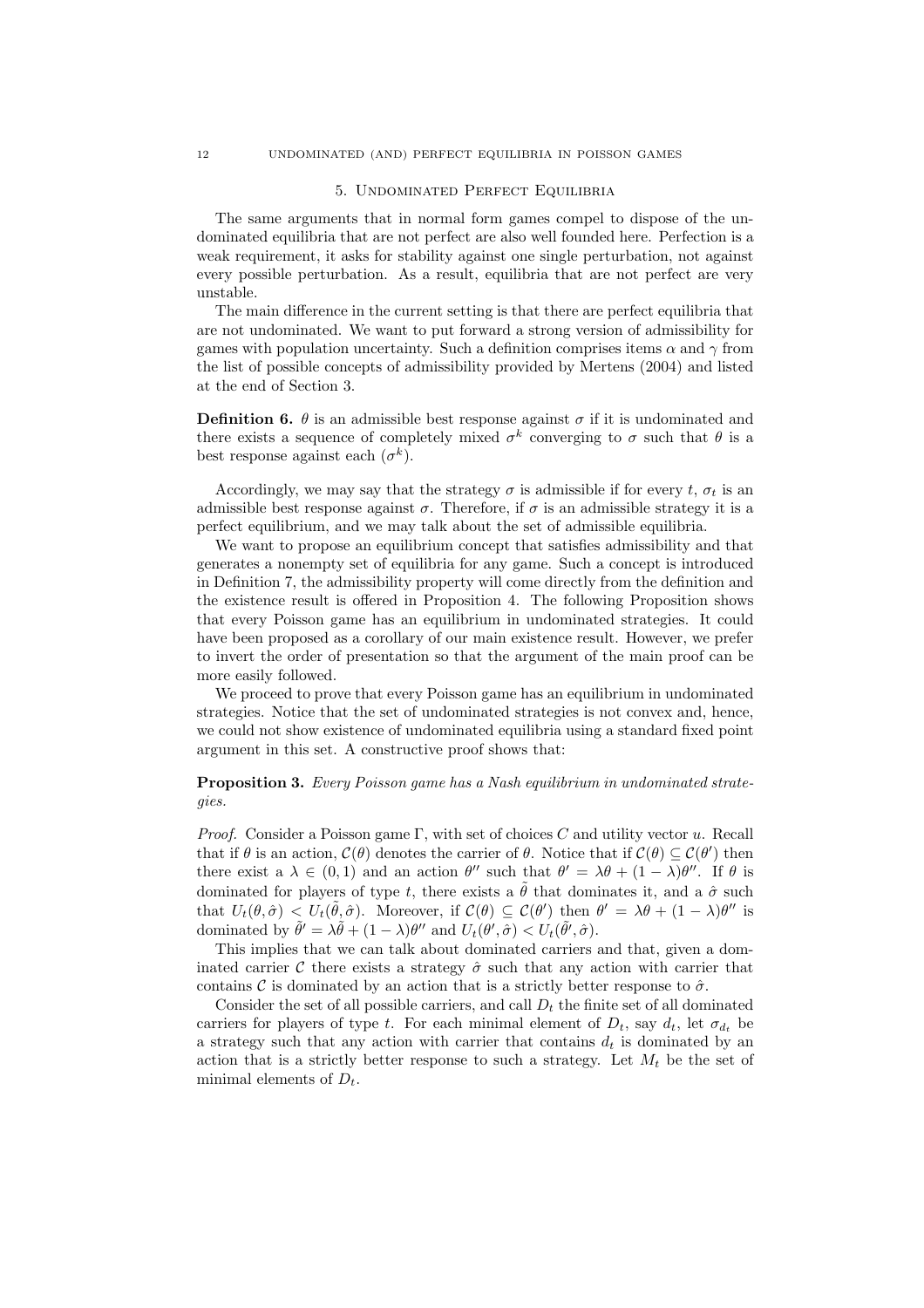For  $\lambda > 0$ , define a new Poisson game  $\Gamma^{\lambda}$ , with utility vector given by

$$
u_t^{\lambda}(c, x) = u_t(c, x) + \lambda \sum_{d_t \in M_t} U_t(c, \sigma_{d_t})
$$

which implies expected utilities,

$$
U_t^{\lambda}(\theta_t, \sigma) = U_t(\theta_t, \sigma) + \lambda \sum_{d_t \in M_t} U_t(\theta_t, \sigma_{d_t}).
$$

This new Poisson game has an equilibrium. Moreover, no dominated action of the original game is used with positive probability in that equilibrium. Take a sequence of  $\lambda \to 0$ . There exists a subsequence of equilibria  $\{\sigma^{\lambda}\}_{\lambda}$  that converges to some  $\bar{\sigma}$ . By continuity of the utility function,  $\bar{\sigma}$  is an equilibrium in undominated strategies of the original game.

In section 4 we have defined perturbed Poisson games. In a perturbed game  $(\Gamma, \eta)$ an action  $\theta \in \Sigma_t(\eta_t)$  is dominated for type t if there exists an alternative action  $\theta' \in \Sigma_t(\eta_t)$  such that  $U_t(\theta, \sigma) \leq U_t(\theta', \sigma)$ , for every possible strategy  $\sigma \in \Sigma(\eta)$  and  $U_t(\theta, \sigma') < U_t(\theta', \sigma')$  for at least one  $\sigma' \in \Sigma(\eta)$ .

We could strength the definition of perfection (Definition 4), asking the equilibria in the sequence to be undominated:

**Definition 7.** A strategy  $\sigma$  is an undominated perfect equilibrium of a Poisson game  $\Gamma$  if it is the limit point of a sequence  $\{\sigma^{\eta}\}_{\eta\to 0}$  where  $\sigma^{\eta}$  is an undominated equilibrium of  $(\Gamma, \eta)$  for all  $\eta$ .

Every perturbed Poisson game has an undominated equilibrium.<sup>13</sup> Moreover, for η close to zero the sets of dominated carriers in  $\Gamma$  and in  $(\Gamma, \eta)$  coincide for every possible type. Hence, every undominated perfect equilibrium is perfect and undominated (i.e., it satisfies our strong version of admissibility). Since every perturbed Poisson game has an undominated equilibrium and since this equilibrium is contained in the compact set  $(\Delta(C))^T$  it follows:<sup>14</sup>

### Proposition 4. Every Poisson game has an undominated perfect equilibrium.

The definition appears to be stronger than requiring separately perfect equilibrium and undominated strategies because it poses restrictions in the sequence of equilibria of the associated perturbed Poisson games. The next Proposition shows that both definitions are equivalent. This fact, in view of Lemma 2, simplifies the analysis of undominated perfect equilibrium in Poisson games.

Proposition 5. The set of undominated perfect equilibria coincides with the intersection of the set of undominated equilibria with the set of perfect equilibria.

*Proof.* Let  $\sigma$  belong both to the set of perfect equilibria and to the set of undominated equilibria of Γ. Since  $\sigma$  is perfect it is the limit point of a sequence  $\{\sigma^{\eta}\}_{\eta\to 0}$ where  $\sigma^{\eta}$  is an equilibrium of  $(\Gamma, \eta)$ . Because  $\sigma$  is undominated, its carrier is not

<sup>13</sup>To see this, a modification of the proof of Proposition 3 would do, where the carrier of an action is defined as the set of pure actions that receive strictly more probability than the minimum weight imposed by  $\eta$ .

 $14$ See footnote 4.